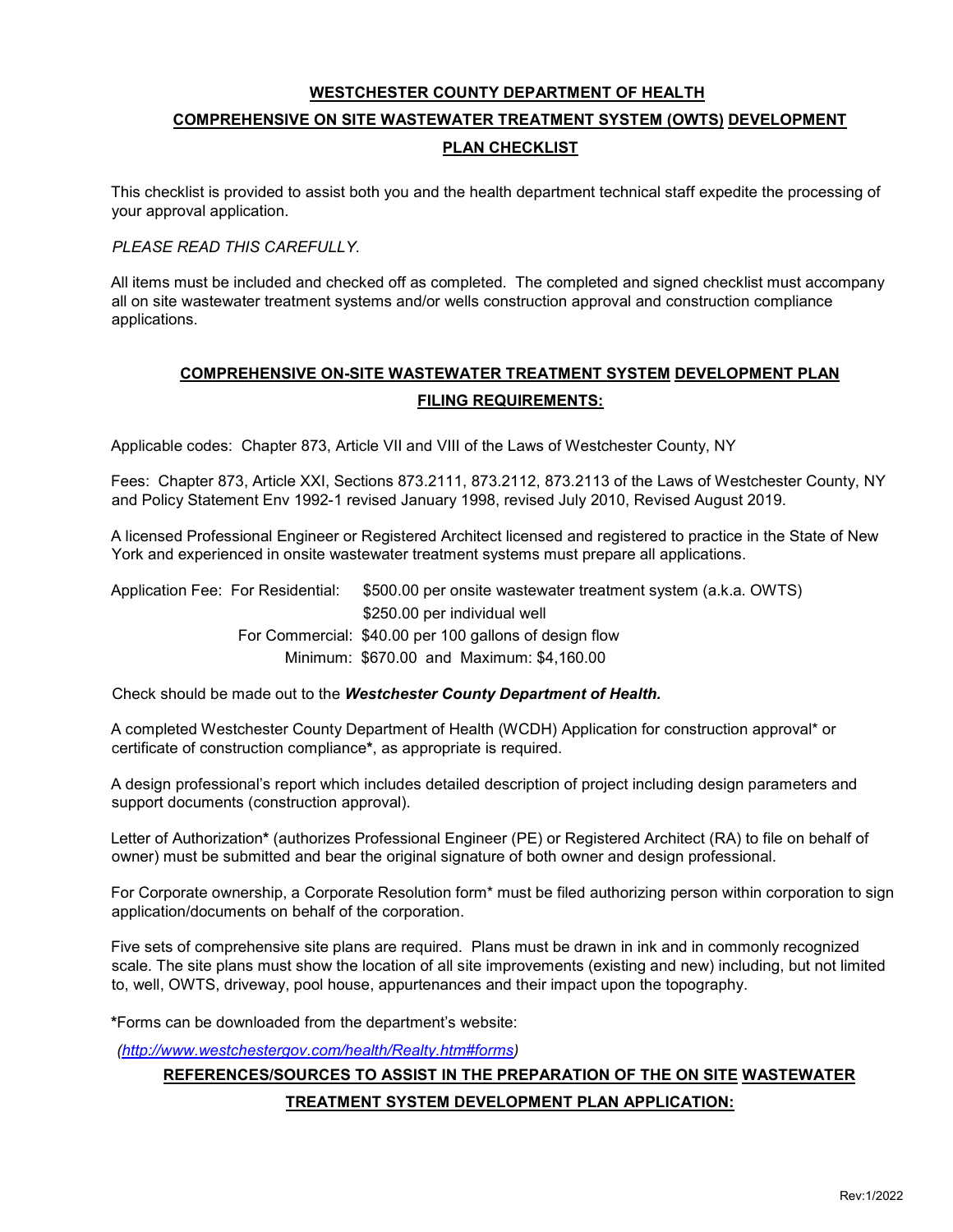For the design of residential OWTS refer to Rules and Regulations for the Design and Construction of Residential Subsurface Sewage Treatment Systems and Drilled Wells in Westchester County NY *[\(www.westchestergov.com/health/realty.htm#forms\)](http://www.westchestergov.com/health/realty.htm#forms)* 

For the design of commercial OWTS refer to NYSDEC Design Standards for Wastewater Treatment Systems 2014, or latest addition *[\(http://www.dec.state.ny.us/website/dow/standards.pdf\)](http://www.dec.state.ny.us/website/dow/standards.pdf)* 

# **OTHER SOURCES:**

- **RECORDS REQUEST** o ENVIRONMENTAL HEALTH FILE o PLANNING LAND USE FILE **o** BUILDING DEPARTMENT FILE
- **RECORDED PARCEL MAP WITH SUPPLEMENTAL MAP INFORMATION** o RECORDERS OFFICE o TITLE COMPANY
- **GRANT DEED**
- **TITLE REPORTS**
- **ASSESSOR'S OFFICE INFORMATION** •
- **COUNTY GIS W/USGS QUANDRANGLES** •
- **USDASOIL SURVEY** (http://websoilsurvey.nrcs.usda.gov/app/websoilsurvey.aspx)
- **SANITARY CODE** *[\(www.westchestergov.com/health/sanitary%20code.htm](http://www.westchestergov.com/health/sanitary%20code.htm)[\)](http://www.westchestergov.com/health/sanitary%20code.htm)*

**Completed applications should be mailed to:** 

**Westchester County Department of Health Bureau of Environmental Quality 25 Moore Ave. Mount Kisco, NY 10549**  914-864-7333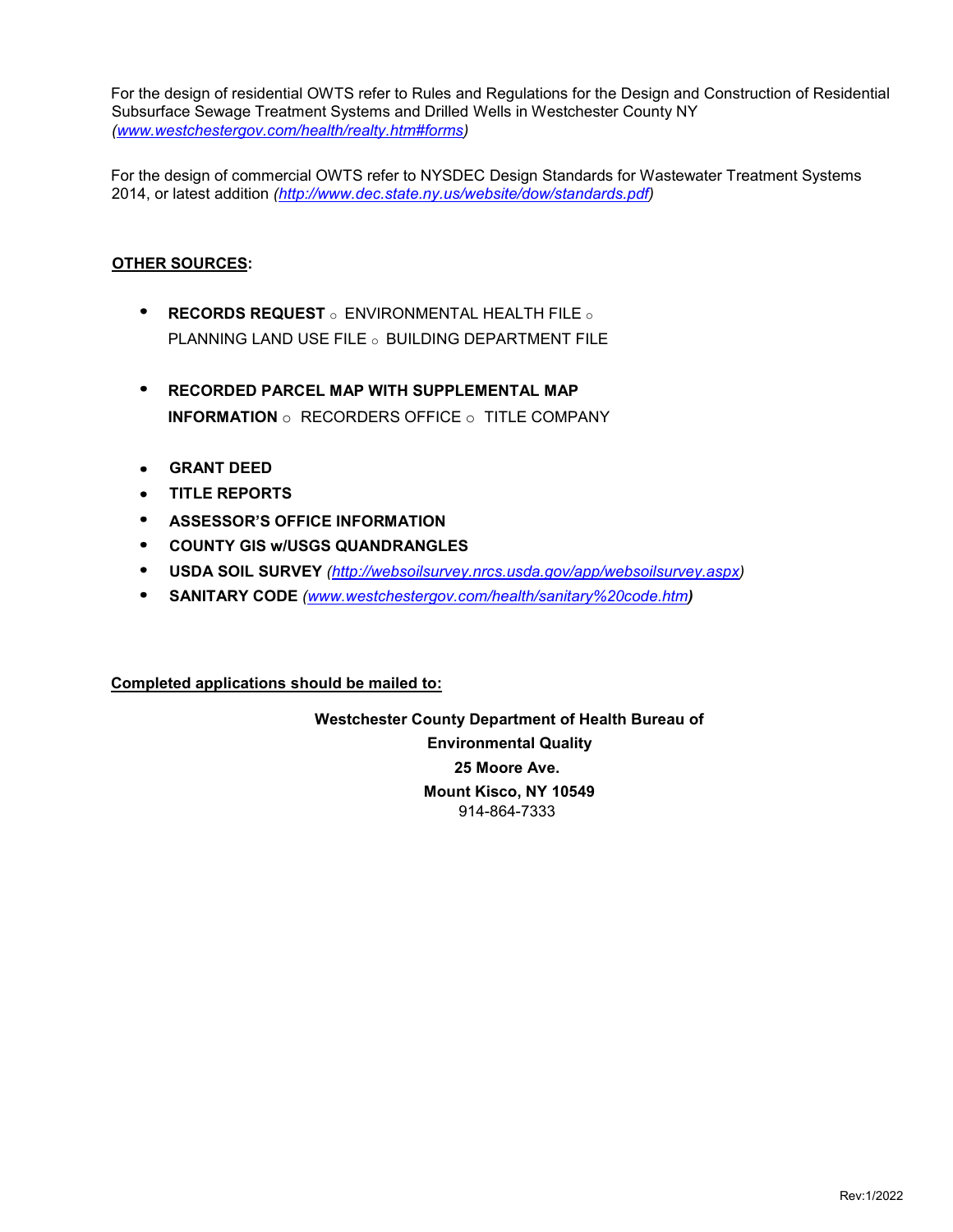## **COMPREHENSIVE ON-SITE WASTEWATER TREATMENT SYSTEM (OWTS) DEVELOPMENT PLAN**

**CHECKLIST:** 

| City/Town<br>Name:<br><u> 1989 - Johann Stein, mars an deutscher Stein († 1989)</u>                                                          |                                                                                                                       | Date:           |  |
|----------------------------------------------------------------------------------------------------------------------------------------------|-----------------------------------------------------------------------------------------------------------------------|-----------------|--|
| Tax Map Designation Number (TMDN):                                                                                                           | <u> 1989 - John Stein, mars and der Stein and der Stein and der Stein and der Stein and der Stein and der Stein a</u> |                 |  |
| <b>Site Address:</b><br><u> 1989 - John Stein, marking and de broad and de broad and de broad and de broad and de broad and de broad and</u> |                                                                                                                       |                 |  |
|                                                                                                                                              | <b>State</b>                                                                                                          | <b>Zip Code</b> |  |
| <b>Municipality:</b>                                                                                                                         |                                                                                                                       |                 |  |

# **Municipality: APPLICATIONS FOR CONSTRUCTION APPROVAL FOR OWTS AND/OR WELL**

The following list serves as the minimum requirements when requesting approval of a project pursuant to the above referenced provisions.

| <b>WCHD</b><br>П | <b>Applicant</b> | <b>USE</b><br>A licensed and registered Professional Engineer, Registered Architect, licensed and currently<br>registered to practice in the State of New York and experienced in design of onsite wastewater<br>treatment and disposal system must prepare all applications. |
|------------------|------------------|-------------------------------------------------------------------------------------------------------------------------------------------------------------------------------------------------------------------------------------------------------------------------------|
| $\Box$           | □                | An official survey of property (if not on an approved Realty Subdivision) shall be submitted,<br>along with other information, which may be required to determine origin of lot.                                                                                              |
| $\Box$           | □                | Westchester County application form for an approval to construct an OWTS and /or<br>well (5 copies).                                                                                                                                                                          |
| □                | □                | A Design Data Sheet, including results of a minimum of 3 percolation tests and 3 deep test<br>holes. (1 copy)                                                                                                                                                                 |
| □                | $\Box$           | Design Professional's Report, which describes proposed project that is signed and sealed by<br>the Professional Engineer or Registered Architect. (1 copy)                                                                                                                    |
| $\Box$           | □                | Letter of Authorization (see first page)                                                                                                                                                                                                                                      |
| □                | □                | Corporate Resolution (see first page).                                                                                                                                                                                                                                        |
| □                | $\Box$           | House plans (2 sets) (Residential), including basement                                                                                                                                                                                                                        |
| □                | $\Box$           | Building plans (2 sets) (Commercial), including basement                                                                                                                                                                                                                      |
| $\Box$           | $\Box$           | Provide equipment specifications, if applicable                                                                                                                                                                                                                               |
| □                | $\Box$           | Plans, a minimum of 5 sets of construction plans are required,                                                                                                                                                                                                                |
| $\Box$           | $\Box$           | Plans must be prepared in accordance with New York State Education Law and must bear<br>alteration warning statement.                                                                                                                                                         |
| $\Box$           | □                | (Renewal only) Design professional to submit a letter indicating date of site inspection<br>certifying to the location and condition of the proposed OWTS area and that the house plans<br>remain unchanged from the original approval                                        |

Construction Plans should include the following information: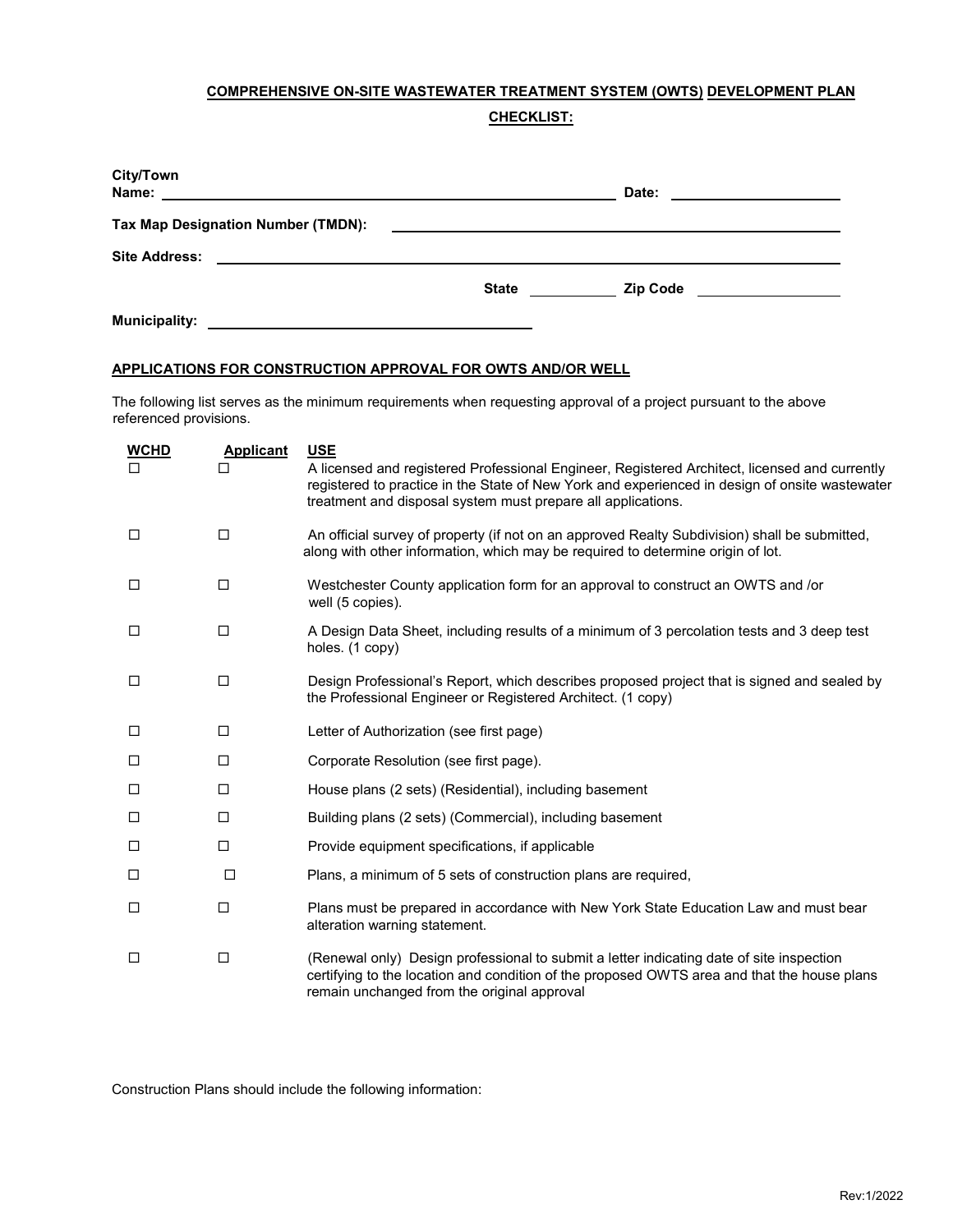| <b>WCHD</b> | <b>Applicant</b> | <u>USE</u>                                                                                                                  |
|-------------|------------------|-----------------------------------------------------------------------------------------------------------------------------|
| □           | □                | Site plan must be on clear unlined paper; minimum size 11"x17", to scale.                                                   |
| □           | □                | The entire property must be shown (including all property lines, easements &<br>dimensions) with metes & bounds description |
| $\Box$      | □                | Owner's name and mailing address                                                                                            |
| П           | □                | Project site address (including zip code)                                                                                   |
| П           | □                | <b>Vicinity Map</b>                                                                                                         |
| П           | □                | Tax Map Designation Number                                                                                                  |
| □           | □                | If lot is part of a Realty Subdivision provide name, RS lot number and filed map number (land<br>records office)            |
| □           | $\Box$           | Watershed, Reservoir Basin                                                                                                  |
| П           | □                | Title Block and scale                                                                                                       |
| □           | □                | North Arrow                                                                                                                 |
| П           | $\Box$           | Date of Preparation/Revision Dates                                                                                          |
| П           | □                | Preparer's Name and Address (including zip code)                                                                            |
| □           | □                | The estimated start and finish dates of construction applicable to this approval                                            |
|             |                  |                                                                                                                             |

# **Initials**

| <u>WCHD</u><br>□ | <b>Applicant</b><br>ப | <b>USE</b><br>Site plan showing 2 foot contours and all watercourses, wet weather drainage<br>channels, NYSDEC or locally regulated wetlands, springs on the property or within 100' of any<br>property lines, existing or proposed easements.                                     |
|------------------|-----------------------|------------------------------------------------------------------------------------------------------------------------------------------------------------------------------------------------------------------------------------------------------------------------------------|
| $\Box$           | $\Box$                | Complete layout of proposed onsite wastewater treatment system and/or individual well, including<br>curtain drains, roof and footing drains, fill, driveways, existing and proposed grading lines, etc.                                                                            |
| □                | $\Box$                | Exact location and layout of the proposed septic system, house sewer, septic tank, pump chamber,<br>force main, and dosing chamber.                                                                                                                                                |
| $\Box$           | $\Box$                | Absorption trench lines (primary & expansion)                                                                                                                                                                                                                                      |
| □                | $\Box$                | Leaching/Seepage Pits (primary & expansion)                                                                                                                                                                                                                                        |
| □                | $\Box$                | Slope within the primary OWTS area and 100% expansion area                                                                                                                                                                                                                         |
| □                | $\Box$                | Distribution system, i.e., junction boxes, distribution boxes                                                                                                                                                                                                                      |
| □                | $\Box$                | OWTS layout and location of the 100% expansion area                                                                                                                                                                                                                                |
| □                | $\Box$                | Accurate location of all soil testing done on the property with numbering to correspond with<br>approved subdivision approval or witnessing by WCDH.                                                                                                                               |
| $\Box$           | $\Box$                | All existing wells and subsurface sewage treatment systems on the property and on<br>adjacent properties within 200 feet of the property line or a note that there are no existing or WCDH<br>approved well or OWTS located within 200 feet of proposed OWTS or well respectively. |
| □                | □                     | Show the location, width, slope, surfacing, and curve radius of all existing and proposed driveways.                                                                                                                                                                               |
| □                | $\Box$                | Complete driveway grading and profile for any driveway grade 15% or more if driveway is within 25<br>feet of the OWTS.                                                                                                                                                             |
| □                | $\Box$                | Location of all soil percolation and deep test holes must be shown.                                                                                                                                                                                                                |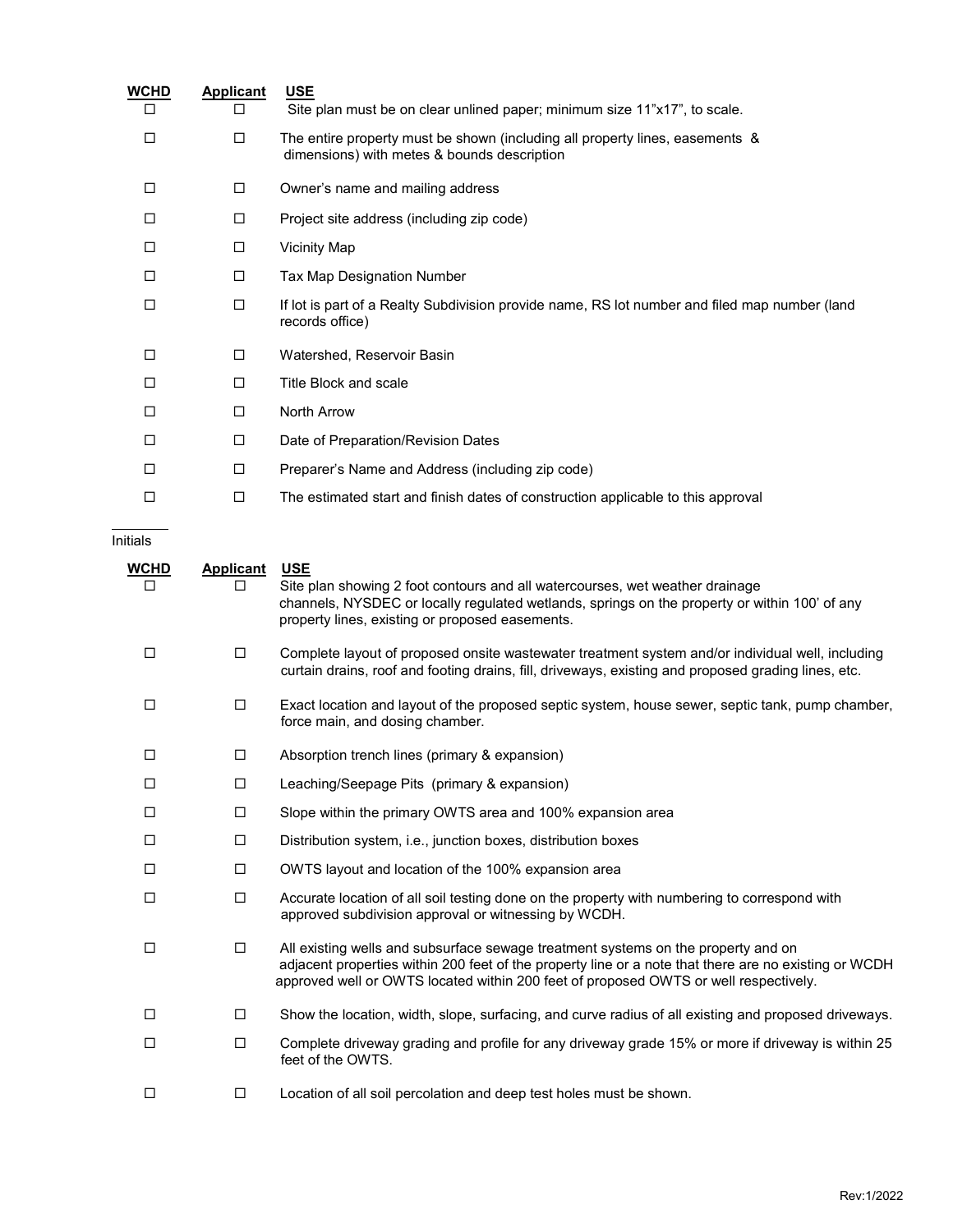|   |   | Profile view of the proposed onsite wastewater treatment system (a.k.a. OWTS)<br>including, all elevations, slope, depth to ledge rock, groundwater, etc.                                                                                                                                                                                                        |
|---|---|------------------------------------------------------------------------------------------------------------------------------------------------------------------------------------------------------------------------------------------------------------------------------------------------------------------------------------------------------------------|
|   | п | Design details, where appropriate, for example, septic tank, junction box, distribution box,<br>absorption trench, pump chamber, dosing chamber, siphon chambers, seepage pit, curtain drain,<br>overflow tank, run of bank fill and well. For pump or dosing systems, provide calculations to<br>support sizing of the pump and required dose volume (gallons). |
|   | □ | Design data information: design flow, linear feet, septic tank size (gallons), soil percolation rate,<br>number of bedrooms, fill, curtain drain, slope, etc.                                                                                                                                                                                                    |
| П | П | Soil Classification information                                                                                                                                                                                                                                                                                                                                  |
|   | □ | Locate propane tank (if applicable) with any approved setback to structures and<br>property lines                                                                                                                                                                                                                                                                |
|   | □ | Locate power and electric lines (overhead and below ground)                                                                                                                                                                                                                                                                                                      |
|   |   | Locate water lines                                                                                                                                                                                                                                                                                                                                               |

Notes required on plans: (Illustrative examples):

| <b>WCHD</b> | <b>Applicant</b> | <b>USE</b>                                                                                                                                                                                                                                                                                     |
|-------------|------------------|------------------------------------------------------------------------------------------------------------------------------------------------------------------------------------------------------------------------------------------------------------------------------------------------|
| п           | П                | There shall be no trees within 10 feet of the OWTS.                                                                                                                                                                                                                                            |
| □           | □                | There are no wells within 200' of OWTS unless otherwise shown on plan.                                                                                                                                                                                                                         |
| □           | □                | There are no OWTS within 200' of well unless otherwise shown on plan.                                                                                                                                                                                                                          |
| □           | □                | The proposed OWTS area shall be isolated and protected against damage by erosion, storage of<br>earth or materials, displacement, compaction or other adverse physical change in the<br>characteristics of the soil or in the drainage of the area.                                            |
| □           | □                | If for any reason the approved construction plan cannot be followed, a revised plan must be<br>prepared, submitted, and approved by WCDH.                                                                                                                                                      |
| □           | $\Box$           | The design professional shall supervise the construction of the OWTS and either the design<br>professional and/or an authorized person shall make an open works inspection.                                                                                                                    |
| □           | □                | Within 24-hours of the completion of the OWTS, the design professional must notify the<br>Westchester County Department of Health (WCDH) that the OWTS is ready for inspection by<br>submitting a completed request for an open works inspection on the appropriate form to WCDH.              |
| □           | $\Box$           | That no backfilling of a completed OWTS can occur until after it has been inspected and accepted<br>by the Westchester County Department of Health.                                                                                                                                            |
| □           | $\Box$           | After backfilling the OWTS, the area shall be covered with a minimum of 4 inches of clean top soil<br>seeded and mulched.                                                                                                                                                                      |
| □           | $\Box$           | The installation of the OWTS shall be in accordance with the most recently enacted Rules and<br>Regulations for the Design and Construction of Residential Subsurface Sewage Treatment<br>Systems and Drilled Wells in Westchester County, NY.                                                 |
| □           | □                | All pipes connecting to tank and boxes shall be cut flush with the inside wall of box.                                                                                                                                                                                                         |
| □           | $\Box$           | The proposed OWTS shall be installed by a Westchester County licensed septic<br>contractor. Well shall be installed by a New York State Department of Environmental Conservation<br>Registered well driller.                                                                                   |
| □           | □                | Prior to any excavation all underground utilities must be located. Call 1-800-962-7962.                                                                                                                                                                                                        |
| □           | □                | The Westchester County Health Department approval expires one year from the date on the<br>approval stamp and is required to be renewed on or before the expiration date. The approval is<br>revocable for cause or may be amended or modified when considered necessary by the<br>department. |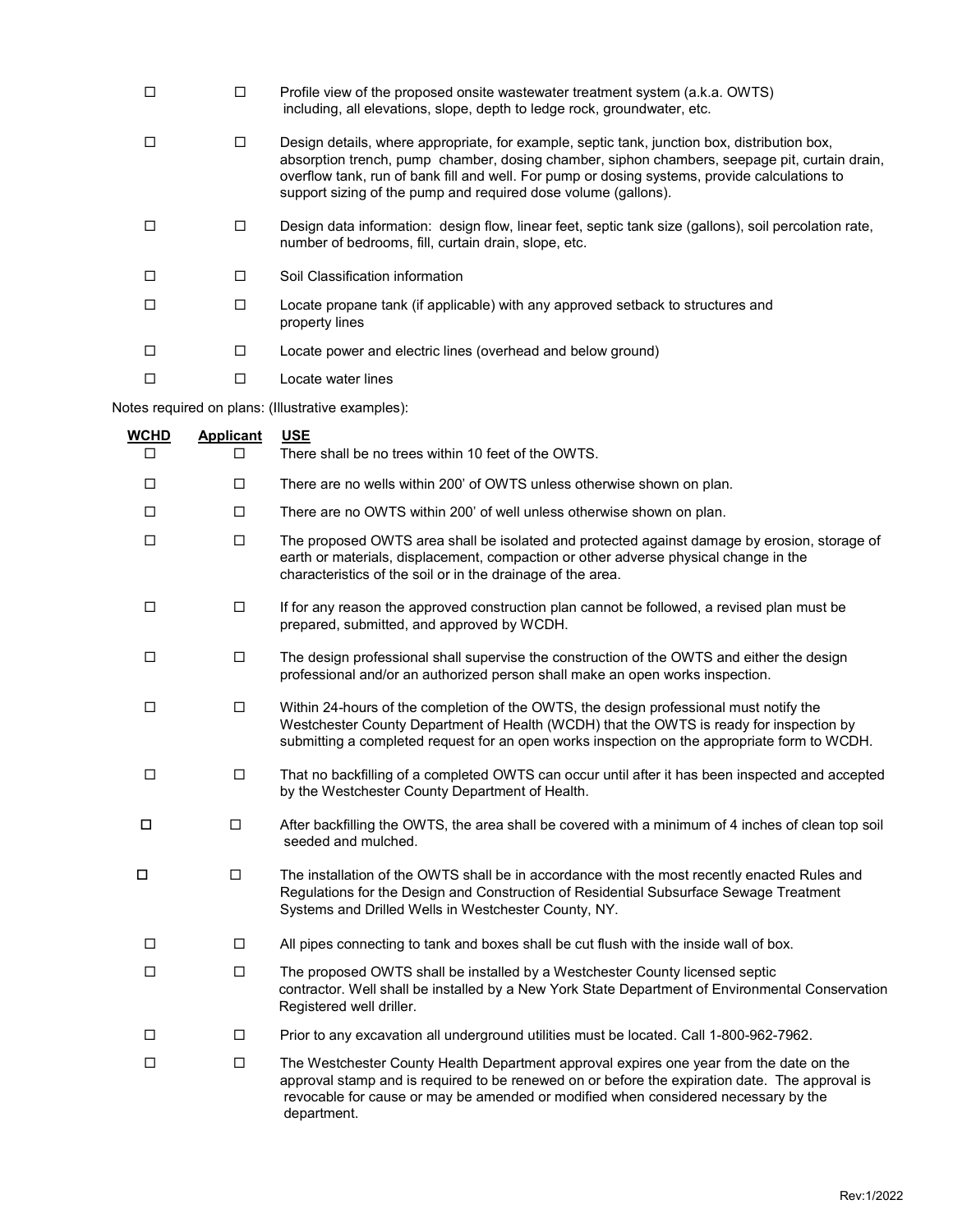|                 |        | There are no sources of contamination within 200 feet of the proposed well (when new wells are<br>proposed).                             |
|-----------------|--------|------------------------------------------------------------------------------------------------------------------------------------------|
|                 | □      | The minimum well yield is 5 gpm; yields less than 5 gpm must be immediately reported to the<br>department (when new wells are proposed). |
|                 | $\Box$ | Drilled well to be sampled and tested in accordance with WCDOH Private Well Testing Law                                                  |
| □               | □      | Irrigation wells to be reviewed and approved by WCDOH                                                                                    |
| <b>Initials</b> |        |                                                                                                                                          |

For properties located in NYC Watershed, the following information is needed:

| <b>WCHD</b><br>□ | Applicant | <b>USE</b><br>There are no reservoirs, reservoir stems or controlled lake within 500 feet of the proposed OWTS<br>unless otherwise shown on plan.     |
|------------------|-----------|-------------------------------------------------------------------------------------------------------------------------------------------------------|
| □                |           | There are no NYSDEC wetlands or watercourses within 200 feet of the proposed OWTS unless<br>otherwise shown on plan.                                  |
| $\Box$           |           | NYCDEP must be contacted at least two days prior to start of construction of the OWTS so that the<br>NYCDEP may inspect and monitor the installation. |

## Initials

Characterization of slope and topography in area of land disturbance:

| <b>WCHD</b><br>П | Applicant | <b>USE</b><br>Unless required for technical reasons related to a septic system, arrows and grade breaks may<br>represent contours in the area of land disturbance identifying slope and drainage. Plans should<br>show no greater than 2 foot contours. Where the natural topography is to be altered, contour shall<br>be represented by contour lines for the grading work. |
|------------------|-----------|-------------------------------------------------------------------------------------------------------------------------------------------------------------------------------------------------------------------------------------------------------------------------------------------------------------------------------------------------------------------------------|
| П                |           | Provide an indication of the existing topography and the new/finish grade.                                                                                                                                                                                                                                                                                                    |
| П                |           | Total amount and location of land disturbance in square feet (including driveway, house pad, septic<br>system, any other clearing).                                                                                                                                                                                                                                           |

Label all existing/proposed structures or improvements, including but not limited to:

| WCHD |    | <b>Applicant USE</b>                                                        |  |
|------|----|-----------------------------------------------------------------------------|--|
|      |    | Single family dwellings/2 <sup>nd</sup> dwelling/senior citizen's dwellings |  |
|      | ΙI | Manufactured homes (permanent/temporary)                                    |  |
|      | ப  | Swimming pools, pool cabana                                                 |  |
|      |    | Barns/storage building/workshops                                            |  |
|      |    |                                                                             |  |

# **Initials**

Identify all easements including, but not limited to the following:

| <b>WCHD</b> | <b>Applicant USE</b> |                                             |
|-------------|----------------------|---------------------------------------------|
|             | $\perp$              | Utility easements                           |
| H           | $\mathbf{L}$         | Private easement, including water or sewage |
|             | $\mathbf{1}$         | Road easements/right-of-way                 |